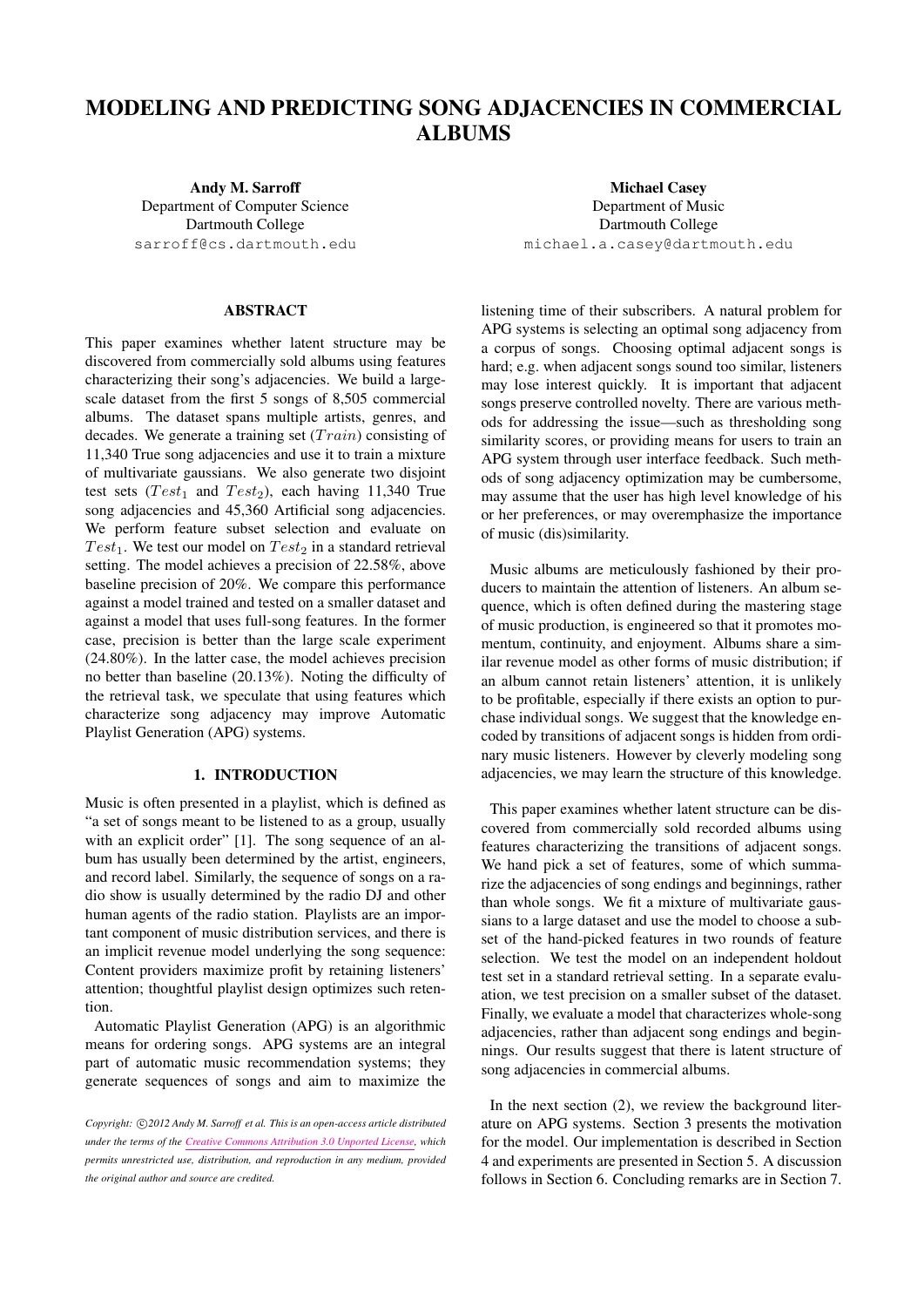#### 2. BACKGROUND

<span id="page-1-0"></span>The majority of APG systems reported in the literature optimize a cost function based on song similarity. These don't explicitly considering dual-song characteristics. Similarity metrics fall into three categories: metadata, audio content, and collaborative filtering. Modern APG systems incorporate hybrid versions of these categories. Earlier systems did not embrace the content-based retrieval methods that are popular today, but were more likely to consider the importance of a novelty factor. As content-based similarity approaches have taken hold in recent years, there has been decreasing constraint on novelty. Rather, models of individual user preference are often investigated. The following paragraphs briefly summarize some of the work on APG systems in the past decade and a half, but cannot be considered complete. For deeper discussion of the background of APG systems, we refer the interested reader to [\[2\]](#page-6-2).

Perhaps the first researchers to assert the importance of song sequence for music recommendation systems were Pachet et al. in [\[3,](#page-6-3) [4\]](#page-6-4). Their papers present a system, RecitalComposer, that builds song sequences under a variety of constraints, including song variety. The annotations used to derive song similarity are hand-built, yet the authors suggest that automated methods for annotation may be implemented. Later, Aucouturier and Pachet address issues of scalability [\[5\]](#page-6-5).

The Personalized Automatic Track Selection (PATS) [\[6\]](#page-6-6) system generates metadata-based attribute weightings that are used in a clustering strategy. As the system learns user preference, it adapts its attribute weightings to provide more appropriate playlists in the future. Kernel Meta-Training is proposed in [\[7\]](#page-6-7), which learns a kernel on the metadata for a large set of albums. Gaussian Process Regression is then used to adapt the kernel to user preference. While this method attempts to capture expert knowledge encoded by albums, it is based completely on metadata.

Playlist generation was investigated using graph theory in [\[8\]](#page-6-8), which discusses a metadata-based use of the model as a possible application. The graph is presented as a network flow problem, and the resulting solution is NP-hard. Graph theory was further investigated by Beth Logan in [\[9,](#page-7-0) [10\]](#page-7-1), who uses a simple (MFCC) content-based approach. Logan continues to explore content-based methods in [\[11\]](#page-7-2). Pohle et al. further utilize content-based similarity metrics, and test methods for circumventing the NP-hardness of a large graph by investigating several "traveling salesman" algorithms [\[12\]](#page-7-3). The same team expands their feature set and introduces new methods of learning users' preference by modeling their skipping behavior [\[13\]](#page-7-4), a strategy also addressed in [\[14\]](#page-7-5).

In recent years, authors have increasingly emphasized adaptation to user preference. For instance, [\[15\]](#page-7-6) examines the listening habits of the user, and [\[16,](#page-7-7)[17\]](#page-7-8) assert that users require different playlists at different times of the day. The "derived constraint" strategy described in [\[18\]](#page-7-9) uses observations of user behavior and forms mutations based on genetic algorithms. Physiological sensor data has also been harnessed in several works [\[19,](#page-7-10) [20\]](#page-7-11). Whereas most

systems use a single seed song as a starting point, [\[21\]](#page-7-12) finds a smooth transition from a start point to an end point. This work is notable because it acknowledges that there may be an "ending" point to a playlist that is dissimilar to the starting point.

Expert knowledge was explicitly considered in [\[22\]](#page-7-13). The authors define an Expertly Authored Stream (EAS) as a sequence of songs selected by a professional DJ. They build a Markov random field from the sequential playlists reported by radio stations. The resulting model allows for quick generation of new playlists. However, it excludes any content-based analysis or an in-depth use of song metadata. A similar, case-based approach is presented in [\[23\]](#page-7-14), which also uses existing playlists as input to the model. Steerable playlists are presented in [\[24\]](#page-7-15), which uses radio playlists to generate a similarity space for songs. Several binary classification models are trained and tested on binary and ternary song sequences.

## 3. MOTIVATION

<span id="page-1-1"></span>We consider possible oversights in existing APG systems. First, there tends to be an emphasis on the importance of the entire song, rather than the transitions between adjacent songs. As noted by mastering engineer Bob Katz in reference to album sequencing, "the listener actually reacts more to the musical transition than to the entire feel of the previous song," [\[25\]](#page-7-16). That is, an optimal sequence for any two songs may be determined by the transition between the first song's ending and the second's beginning, rather than characteristics of the whole songs. Yet many APG systems calculate similarity on a per-song basis by using song metadata or summarizing the song's framedecomposed features. They usually do not consider explicitly the transitions between adjoining songs.

Radio playlists may capture important expert knowledge about sequence, as well as mix tapes. However, we believe that the produced album might offer an alternative paradigm for modeling song adjacency. With the exception of [\[7\]](#page-6-7), albums have been largely ignored by APG systems. We suggest that the optimal playlist cannot be determined simply by the similarity of single songs or by user preference; rather, a deeper representation of knowledge should be considered when possible. Finally, no work has proven the scalability of playlist generation to real-world databases of scale.

This work proposes that latent structure may be appropriately modeled by learning from the "expert knowledge" encoded by the song adjacencies of commercially sold albums. In this paper, a mixture of multivariate gaussians is fitted to a large corpus of song transitions. We use the model to determine the posterior probabilities of instances of unseen song adjacencies. We test the model's efficacy in a retrieval task that uses the log likelihood of unseen transition observations. Section [4](#page-2-0) presents our dataset and model implementation.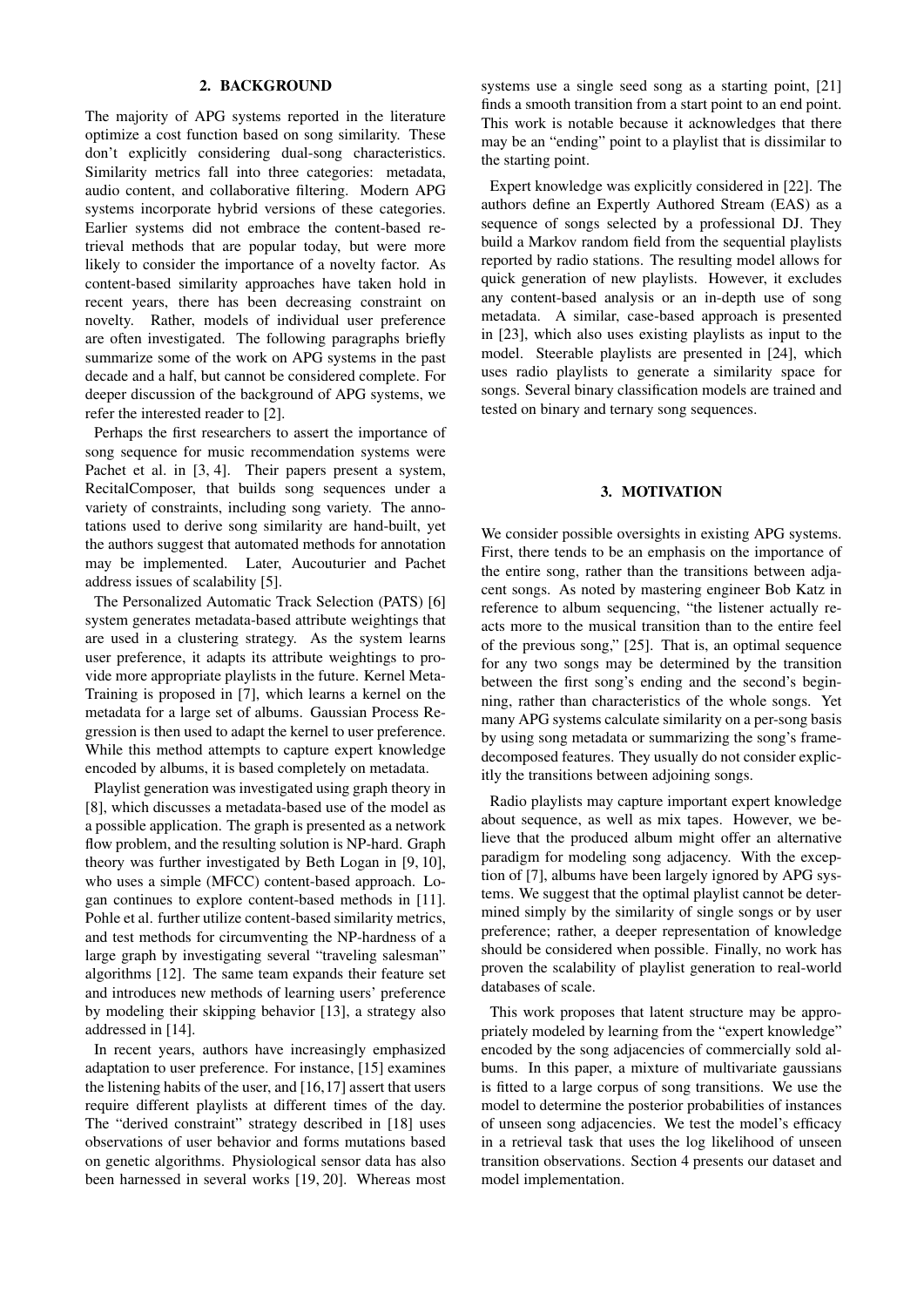#### 4. IMPLEMENTATION

<span id="page-2-0"></span>Our model was trained and evaluated on a subset of the Million Song Dataset. The following sections describe the design of our dataset, its features, and the model.

## 4.1 Dataset

Columbia University's LabRosa provides the Million Song Dataset (MSD) [\[26\]](#page-7-17). The MSD is a comprehensive corpus of songs that were chosen based on criteria such as familiarity, tag prominence, cross-availability with other datasets, and extreme values. The song metadata and analysis features in the dataset are generated by the Echo Nest<sup>[1](#page-2-1)</sup>. There are not many datasets available to the Music Informatics research community that include full or partial albums across many artists, genres, and decades; the MSD thus provides a unique opportunity to model album-based information.

Track numbers and total track counts are not included as metadata in the dataset. However, each song in the cor-pus includes 7digital<sup>[2](#page-2-2)</sup> IDs for artists, albums, and songs, if they exist. 7digital provided us with the metadata of their American and British catalogues. The combined 7digital catalogues incorporate 316,702 distinct artists; 884,291 distinct albums; and 970,7168 distinct songs. Out of these, we found 341,544 songs that were also in the MSD. From this subset, we searched for all albums with the first 5 contiguous tracks existing in the MSD. This query left us with 44,445 songs across 8,889 albums and 5,076 unique artists.

We further filtered out any artists that had the Mu-sicbrainz<sup>[3](#page-2-3)</sup> tag "classical" and any song sequences having a song with a duration less than or equal to 40 seconds. Song sequences in classical music albums are often determined by different factors (such as broad compositional structure) than popular music genres. We removed albums with short songs because the feature set is meant to characterize song transitions, rather than full songs. As explained below, we arbitrarily assigned a duration of 40 seconds as the length of time for adjacent song transition.

After filtering, the dataset included 8,505 albums of 5 songs each. We note that it is likely that instances of classical or non-musical albums remain in our dataset. We did not perform any finer screening for such occurrences. Henceforth, when we refer to an album we refer to a sequence of the first five songs from an album in our filtered dataset.

The dataset was randomly and equally partitioned into a training set (*Train*) and two test sets (*Test*<sub>1</sub> and *Test*<sub>2</sub>), each consisting of 2,835 disjoint albums. Each set was transformed into a new set characterizing song adjacencies. Song adjacencies were labeled "True" or "Artificial". True song adjacencies are those that actually occurred in an album, i.e.

$$
True = \{(a, b) | a, b \in \{1, 2, 3, 4, 5\} \land b = a + 1\},
$$

where  $a$  and  $b$  are song indexes to an album. There are

<span id="page-2-4"></span>

| Feat. Set $(f_i)$     | Feature                   | # Dim.                      |
|-----------------------|---------------------------|-----------------------------|
|                       | <b>Fade Dur End/Start</b> | 2                           |
| $\mathcal{D}_{\cdot}$ | Timbre Mean End/Start     | 24                          |
| 3                     | Key and Mode              | 8                           |
| 4                     | Timbre Var End/Start      | 24                          |
| 5                     | Loudness Var End/Start    | $\mathfrak{D}$              |
|                       | Loudness Mean End/Start   | $\mathcal{D}_{\mathcal{L}}$ |
|                       | Duration                  | 2                           |
|                       | Tempo                     | 2                           |

Table 1. Features subsets selected from the Million Song Dataset. Feature subsets are ordered in decreasing average precision @ recall=0.01, as shown in Figure [1.](#page-4-0) The shaded rows indicate feature subsets chosen for final model evaluation.

therefore 4 True song adjacencies for every 5-song album sequence.

Artificial song adjacencies were generated from permutations of within-album non-sequential songs. Self-song adjacencies were not permitted:

Artificial =
$$
\{(a,b)|a,b \in \{1,2,3,4,5\}
$$
  
 $\land a \neq b \land (a,b) \notin True\}$ .

There were therefore 16 Artificial song adjacencies for every 5-song album sequence. Artificial song adjacencies were not generated across differing albums. Artificial song adjacencies were generated for the two test sets, but not for the training set.

Each set had 11,340 True adjacencies; the test sets each had 45,360 Artificial adjacencies.  $Test_1$  and  $Test_2$  were further randomly partitioned into  $N$  folds each. All experiments except the fourth had  $N = 1000$  folds; each fold of each test set of these experiments had approximately 57 song adjacencies. The underlying distribution of True Adjacencies in the test sets was 20%. Song adjacencies were characterized by feature vectors incorporating dual song adjacencies. Features are described in the next subsection.

## 4.2 Features

We hand-selected 8 feature subsets and performed modelbased feature selection on the subsets. Feature selection is described in Section [5.](#page-3-0) Table [1](#page-2-4) shows the feature subsets. Each feature subset includes features from two adjoining songs, a and b. Note that features such as Tempo, Duration, and Key and Mode, are full-song descriptors. Summary statistics for "End" and "Start" features were calculated over a duration of the final 20 seconds of song  $a$  and the initial 20 seconds of song b. This duration was selected arbitrarily.

All features were retrieved from The Million Song Dataset and had been calculated by The Echo Nest. The Echo Nest does not provide technical documentation of their feature generation algorithms. Timbre is a 12 dimensional vector described in the Million Song Dataset documentation as "MFCC-like". Tempo and fade in/out durations are estimated by the Echo Nest. Loudness is

<span id="page-2-1"></span><sup>1</sup> <http://the.echonest.com/company/>

<span id="page-2-2"></span><sup>2</sup> <http://about.7digital.net/>

<span id="page-2-3"></span><sup>3</sup> <http://musicbrainz.org/>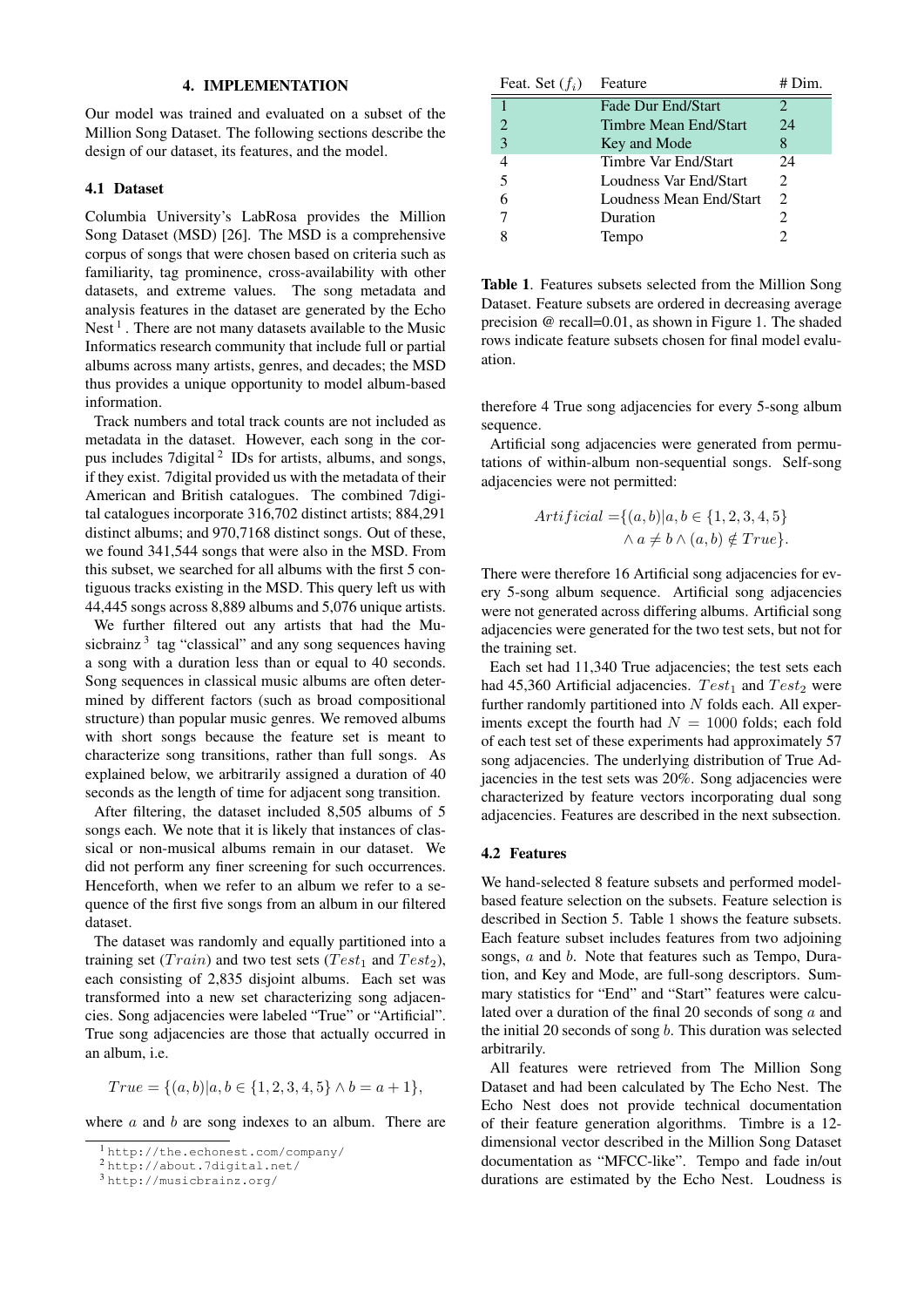expressed in decibels. Timbre and Loudness are each given in the Million Song Dataset at the "segment" level. According to documentation, a segment is a musical event or onset; the algorithm for segment partitioning is not provided by the Echo Nest. We summarized Timbre and Loudness across segments using their mean and variance. Key and Mode, independent features estimated by the Echo Nest, are quantitatively represented using Krumhansl's multidimensional scaling of key and mode [\[27\]](#page-7-18).

The feature subsets were hand-picked from those available in the Million Song Dataset. We chose to ignore artistlevel features such as "familiarity". We also ignored more opaque features such as "danceability" and "hotttnesss"; the research community would have difficulty accurately replicating such features.

We note that there may be better features for modeling song adjacency structure. However, there does not exist a publicly available dataset of commercial music at the scale of the Million Song Dataset. We also acknowledge that we cannot directly assess the integrity of Echo Nest features. We decided to use a large public dataset at the expense of finer control over features.

#### 4.3 Gaussian Mixture Model

For every experiment, a gaussian mixture model was trained on 11,340 True adjacencies using the  $Train$  set. We first computed  $k = 5$  cluster components over  $Train$ using k-means with random sampling and a Euclidean distance metric. For each model, the k-means algorithm was trained 5 times and the index components with the lowest summed within-centroid distances were chosen. The assigned cluster indexes were used as the initial component assignments for a Gaussian Mixture Model with  $k$  components and full covariance. The number of components was arbitrarily chosen based on an informal grid search for maximum log likelihood; the search was not exhaustive and was performed only on the  $Train$  set.

### 5. EXPERIMENTS

<span id="page-3-0"></span>We performed five experiments. The first two experiments are used for selecting an optimal union of feature subsets. The third experiment uses the optimal feature set and evaluates the model on holdout test data,  $Test_2$ . In the fourth experiment, we evaluate a model that is trained and tested on a smaller partition of the data. In the last experiment, we train a new model employing only whole-song features. Let  $F = \{f_1, f_2, \ldots, f_8\}$  be the set of feature subsets reported in Table [1.](#page-2-4) Let  $S_8$  be the set of all permutations of F. In the first four experiments, a model is trained and

All experiments evaluate, in a retrieval setting, how well the test data fits to a trained model. Given a model, we find the log likelihood (i.e. the probability of the data given the model) of all song adjacencies in each fold of a test set. For each fold, we rank the song adjacencies by their decreasing log likelihood. We then test the precision for each fold at equally spaced recalls ranging from 0.1 to 1.

tested with data having features that are a subset of  $S_8$ .

More precisely, let  $P^s$  be the output of a model trained and tested on data having features  $s \in S_8$ . We define  $p_{i,j}^s$ to be the precision of the  $i$ -th fold at recall level  $j$ , where  $1 \le i \le N$ ,  $0.1 \le j \le 1$ , and N is the number of folds.

In document query settings, precision is defined as the fraction of retrieved documents that are relevant. Recall is defined as the fraction of relevant documents that are retrieved. In our case, a document is a song adjacency; a relevant document is a True song adjacency. A retrieval query is performed across a fold of a test set. The underlying distribution of True adjacencies is fixed at 20%. However, the actual distribution of True adjacencies varies for each fold. Therefore the expected values of precision and recall when randomly retrieving unranked documents is 0.2.

In order to determine how suitable a feature subset is for our retrieval task, our measure of goodness for the model evaluated on  $P^s$  is:

score
$$
(P^s)
$$
 =  $\frac{1}{N} \sum_{i=1}^{N} p_{i,0.1}^s$ .

In other words, we determine the goodness of a model trained using a feature set s by evaluating its average precision on the test data at a recall level of 0.1.

We note that there is no standard means by which to evaluate the quality of a song adjacency or playlist. Importantly, we have no way of knowing whether an Artificial song adjacency is or is not a valid song adjacency. McFee and Lanckriet have suggested against using an information retrieval approach for evaluating APG systems [\[28\]](#page-7-19). Given that we compare model performance across datasets with varying feature dimensionality, the approach that McFee and Lanckriet suggest is more difficult to interpret than ours. Yet there are similarities between our evaluation method and theirs; the evaluation criteria for our models are implicitly based upon the data likelihood given the models.

## 5.1 Feature Subsets

In the first experiment, we trained and tested models using each of the feature subsets listed in Table [1.](#page-2-4) The number of folds  $N$  was set to 1000. More formally, we compute  $Q^1 = \{\text{score}(P^f) \mid f \in F\}$ . We report  $\langle q_1, q_2, \dots, q_8 \rangle$ , where  $q_i \ge q_{i+1}$  $q_i \ge q_{i+1}$  $q_i \ge q_{i+1}$  and  $q_i \in Q^1$ . Figure 1 shows the sorted average precision at recall=0.1 for each element in F. The reader may refer to Table [1,](#page-2-4) which lists the feature subset indexes in the same sorted order as Figure [1.](#page-4-0) We also report the confidence intervals (at 95% confidence) for  $Q^1$  and the baseline distribution of True adjacencies.

We observe that the best performing feature subset, and the only feature subset giving statistically significant performance above baseline, is 2-dimensional. The fade in and out times achieve average precision of 0.2137. The worst performing feature subset is the two-dimensional feature vector describing the tempos of the first and second song, at 0.1983. We cannot infer that any single feature subset performs better than any other feature subset.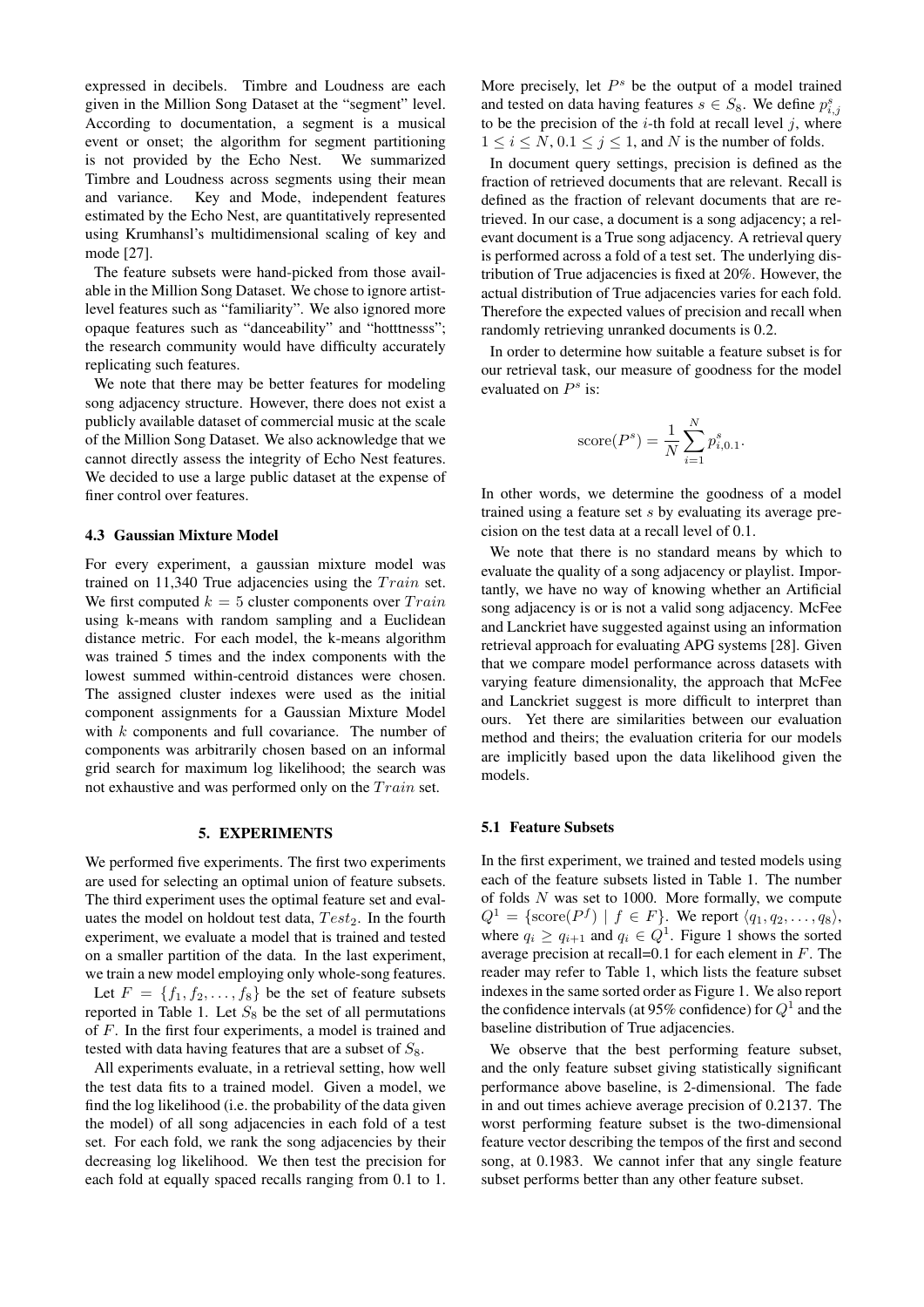<span id="page-4-0"></span>

Figure 1. Solid blue: average precision at recall=0.1 for each feature subset shown in Table [1.](#page-2-4) The models were trained on the  $Train$  set and tested on the 1,000 folds of  $Test_1$ . The error bars show confidence intervals at the 95% confidence level. The red dashed line shows the underlying distribution and confidence interval for True adjacencies.

# 5.2 Aggregated Feature Subsets

The second experiment trained and tested the model at aggregated sets of the feature subsets sorted by elements in  $Q<sup>1</sup>$ . That is, we first tested the best performing feature subset; we added the next best performing feature subset and retrained and retested; we repeated until we tested the model on an aggregated superset of all the feature subsets. More formally, let

$$
G = \left\{ \left\{ \bigcup_{i=1}^{j} f_i \right\} \middle| \right\}
$$
  

$$
1 \leq j \leq 8, q_j \geq q_{j+1}, q_j \in Q^1, f_i \in F \left\}.
$$

We find  $Q^2 = \{\text{score}(P^g) \mid g \in G\}$  and report this in Figure [2,](#page-4-1) which additionally shows confidence intervals and baseline performance. The number of folds was  $N = 1000.$ 

The best aggregated feature subsets are the three subsets highlighted in Table [1:](#page-2-4) fade durations, averaged timbre over the last 20 seconds of song  $a$  and the first 20 seconds of song  $b$ ; and the key and mode of the two songs represented in 4 dimensions of Multidimensional Scaling. However we cannot infer that any one aggregated feature subset is better than another. The average precision at recall=0.1 of the three subsets was 0.2290. Aggregating additional feature subsets caused a decrease in the mean performance of the model. We infer with 95% confidence that all aggregated feature subsets perform better than baseline.

#### 5.3 Model Performance on Holdout Test Set

We evaluated the best performing set of features from Experiment 2,  $f_1 \cup f_2 \cup f_3$ , on the holdout test set,  $Test_2$ . Figure [3](#page-5-1) shows that the model's maximum precision is 0.2258, above a baseline of 0.2. The shaded region shows the statistical significance interval (at 95% confidence) for each measured recall. We infer that precision was statistically

<span id="page-4-1"></span>

Figure 2. Solid blue: average precision at recall=0.1 for each aggregated feature subset from  $[f_1]$  to  $[f_1, \ldots, f_8]$ (feature subsets shown in Table [1\)](#page-2-4). The models were trained on the  $Train$  set and tested on the 1,000 folds of  $Test_1$ . The error bars show confidence intervals at the 95% confidence level. The red dashed line shows the underlying distribution and confidence interval for True adjacencies. The green shaded background shows the maximum performing aggregated feature subset (also shaded in Table [1\)](#page-2-4).

significant from the baseline at recalls up to and including 70%. The highest precision of this model is less than that found in Experiment 2. This is not surprising, as the experiments were evaluated using disjoint test sets.

## 5.4 Model Performance on Data Partition

The dataset is quite large and incorporates thousands of genres across many decades of music. For instance, there are 3750 unique Echo Nest "terms" (tags) associated with our dataset. To test the effect of data diversity, we imposed a filter on  $Train$  and  $Test_2$ : We selected all albums whose artists had the Echo Nest tag "Pop" and whose songs had been marked by Echo Nest with a production year in the range [1990, 2000). There were 722 such albums. We trained a model using the same feature set,  $f_1 \cup f_2 \cup f_3$ , as in the third experiment. To accommodate for the smaller data size, we used  $N = 100$  folds in the evaluation. Figure [4](#page-6-9) shows average precision. It can be seen that performance improves with a less diverse dataset.

#### 5.5 Model Performance Using Whole Song Features

Finally, we tested the performance of a similar model using only features that describe whole songs, rather than song endings and beginnings. We created a new feature set comprised of Key and Mode (row 2 of Table [1\)](#page-2-4) and Timbre Mean-summarized across whole songs, yielding a 32-dimensional feature vector per transition. The feature vectors were built as described above, such that each feature vector characterized two songs. The performance of this model was 20.13% and had no statistically significant difference from the baseline at any recall level.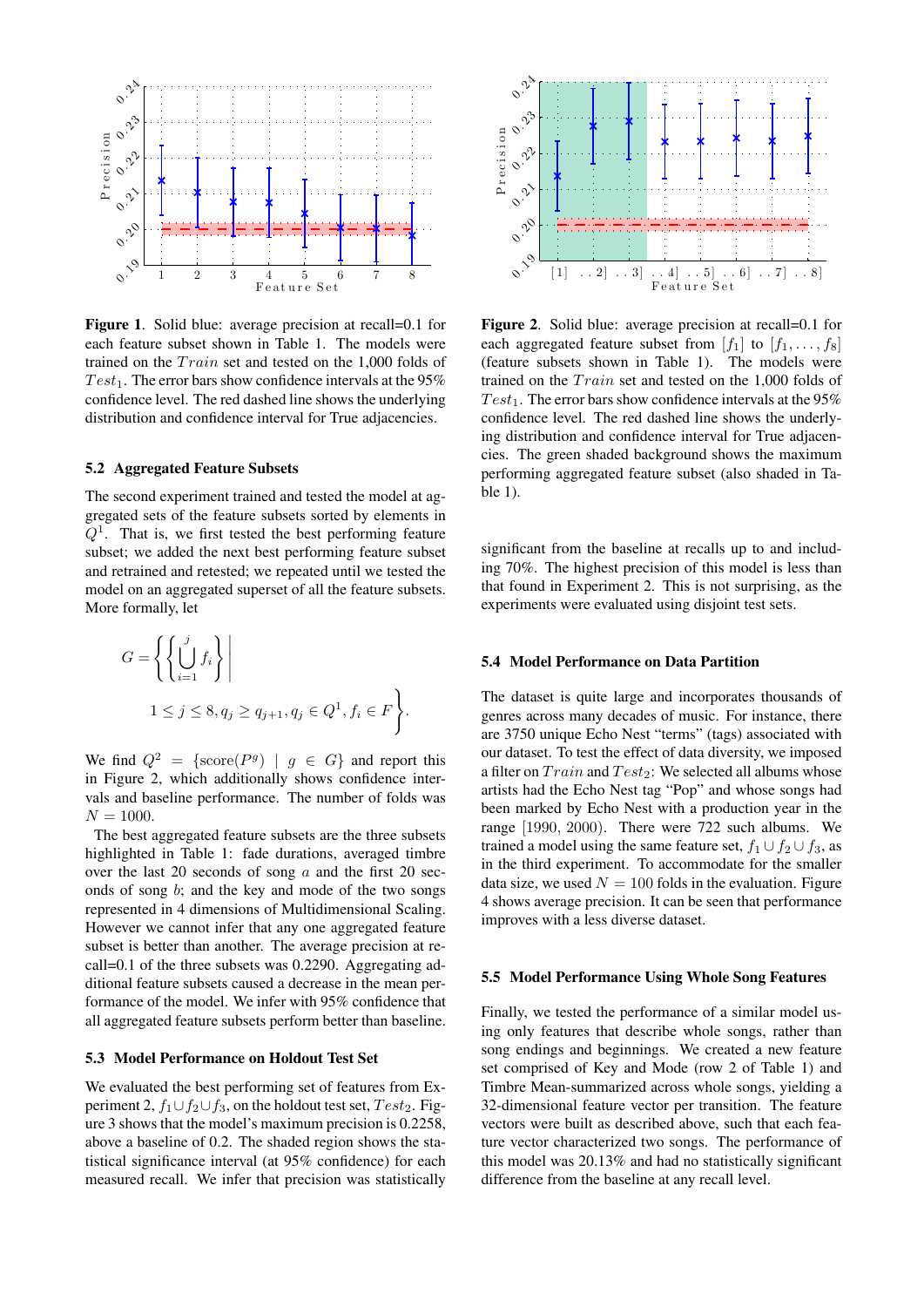

<span id="page-5-1"></span>**Figure 3.** Solid blue: average precision at measured recall levels using the feature subset  $f_1 \cup f_2 \cup f_3$ . The model was trained on the  $Train$  set and tested on the 1,000 folds of  $Test_2$ . The shaded blue region show confidence intervals at the 95% confidence level. The red dashed line shows the underlying distribution and confidence interval for True adjacencies.

# 6. DISCUSSION

<span id="page-5-0"></span>The reader will observe that the model's final average precision in the third experiment is 2.58% above the baseline. We note that despite the small increase over baseline, the results are statistically significant with 95% confidence. Secondly, we make some observations about the test sets and the difficulty of the retrieval task.

The test sets are comprised of 80% Artificial song adjacencies. Each song adjacency is generated by a song order permutation from songs within our dataset of contiguous albums. It is likely that a high percentage of the Artificial song adjacencies are correct adjacencies. We define a correct song adjacency as one that equally might occur in a commercial album as a True adjacency. We lack means to asses the correctness or incorrectness of Artificial adjacencies. We are therefore unable to identify an upper bound for achievable precision. We can only observe whether the model retrieves True adjacencies with significant precision. We further note that Artificial adjacencies are generated from within albums. Intuitively, this increases the likelihood that a large number of Artificial adjacencies are correct.

We further note that statistically significant precision is higher than baseline up to and including 70% recall. With a simplistic model and a low-dimensional (34 dimensions) feature set we may expect to retrieve up to 70% of True adjacencies at higher chance than random retrieval. We find these results encouraging, given the hardness of the retrieval task.

We attempted to perform an "easier" experiment by training and testing a model using only rock pop songs from the 90s. While the model had higher precision than it did on the larger dataset, we cannot infer with 95% confidence that the performance was any different. This experiment remains quite difficult, considering that Artificial adjacencies are generated from within the same albums.

The successfulness of these models would be easier to interpret if we had a ground truth for invalid song adjacencies. It is difficult to build such a ground truth without extensive subjective testing. Unfortunately such testing was beyond the scope of the work.

We had expected loudness and tempo to play larger roles in retrieving True adjacencies. The loudness of recordings has increased dramatically in the last 20 years. We hypothesize that loudness is less meaningful as a feature to albums produced recently. Perhaps a comparative study on decade-specific subsets of the data would yield different results. It is well-known that it is difficult to estimate tempo correctly. In particular, divide-by-two and multiplyby-two errors are common. We have no means to directly evaluate the accuracy of the Echo Nest's tempo features; it is possible that the dataset has noise.

We find it notable that the best performing feature subset is the fade out duration of song  $a$  and the fade in duration of song b. Fade duration is the only isolated feature subset from Table [1](#page-2-4) that we can infer statistical significance for discriminative capability. These results suggest that fade times may be relevant to song adjacency structure and hence should be investigated further. The low dimensionality of the feature is further cause for investigation. We also find it notable that a multidimensional scaling of key and mode may have contributed to the success of the model. To our knowledge, song fades, key, and mode have not been investigated in the literature for APG systems. There may be more transition-encoding features that should be explored by the research community.

Finally, we remark that a similar model using whole-song descriptors achieved performance no better than baseline (Experiment 5). This result suggests that endings and beginnings of songs may carry more weight than the middles of songs for album song adjacencies. This knowledge may be useful for building better automatic song sequencers.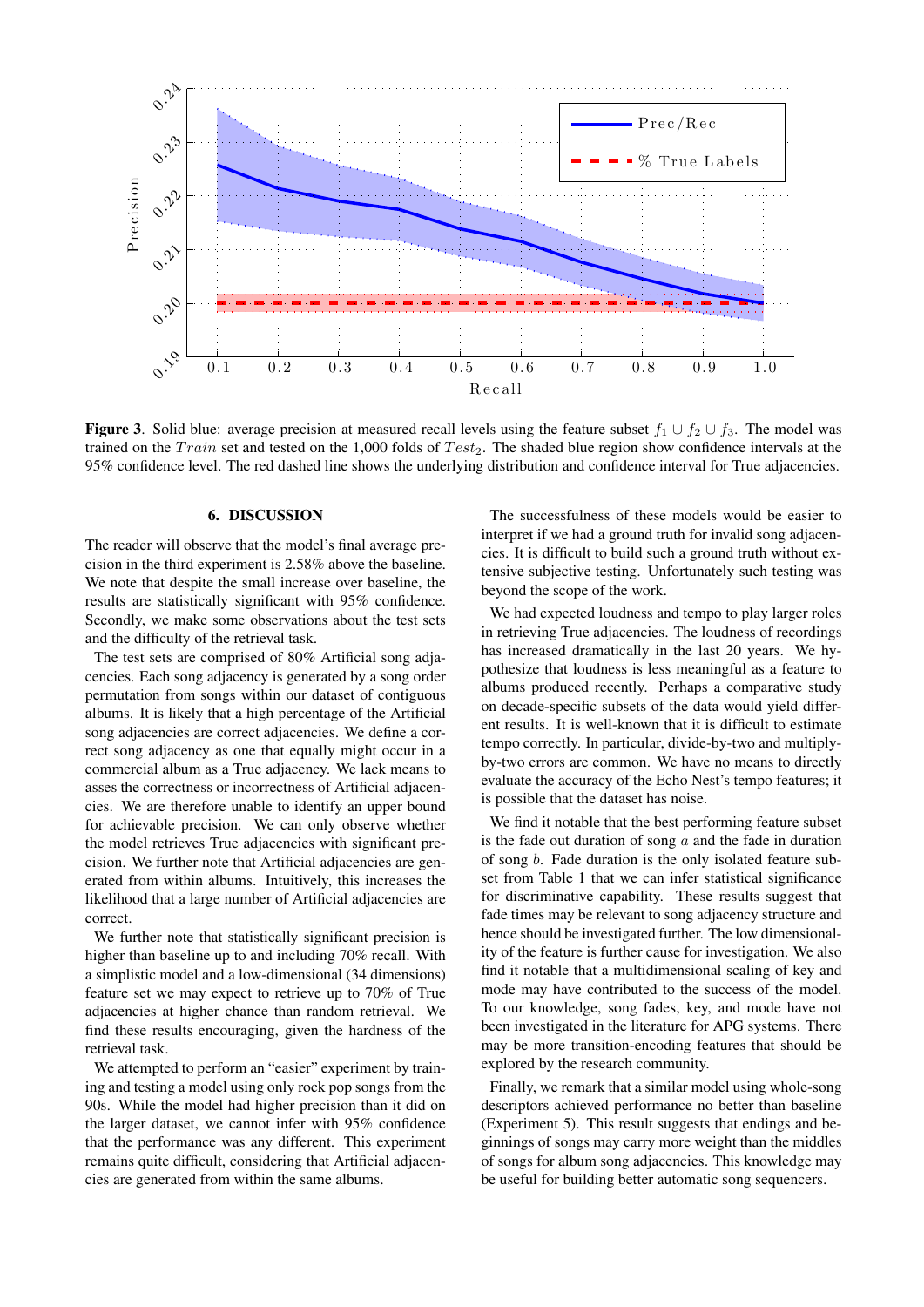<span id="page-6-9"></span>

Figure 4. Using a smaller data partition. Solid blue: average precision at measured recall levels using the feature subset  $f_1 \cup f_2 \cup f_3$ . The shaded blue region show confidence intervals at the 95% confidence level. The red dashed line shows the underlying distribution and confidence interval for True adjacencies. The data partition consists only of artists having an Echo Nest tag of "Pop" and albums with a production date in the range [1990, 2000). The model was trained on the  $Train$  set and tested on 100 folds of  $Test_2$ .

### 7. CONCLUSION

<span id="page-6-1"></span>Automatic Playlist Generation is integral to successful music distribution. While current systems are adaptive to human preference or have sophisticated content-based methods, they do not harness expert knowledge that may be implicitly encoded by the song transitions in produced music albums. This work examined whether latent structure can be discovered from commercially sold albums using features characterizing their songs adjacencies.

We performed two feature subset selection experiments using a gaussian mixture model and large-scale data culled from commercially sold recorded albums. The results of the first experiment show that, of the features being considered, fade durations are the most discriminative. The second experiment shows a potential boost in precision by also incorporating the mean timbre features of song endings and beginnings and the quantified key and mode of adjacent songs.

Our evaluation of the model on holdout test data shows that we can infer significantly higher retrieval precision than random by using these features. In the fourth experiment we find that the model performs slightly better on a smaller dataset of artists having the tag "Pop" and albums having been produced in the 90s. Finally, we find that a similar model that doesn't explicitly take into account song endings and beginnings performs no better than baseline.

In all experiments, the models were not highly sophisticated, the features were hand selected, and the problem space was difficult. We note that this paper does not consider song sequences of length greater than 2. There is perhaps important broader time-scale structure over albums that may be considered in future work. We also remark that we arbitrarily chose to generate the dataset using the first 5 sequential songs of commercial albums. We did not consider that the ordering of the first few songs may be motivated by marketing potential rather than content. It perhaps would have been wiser to choose sequences of songs from the middle of albums. We will explore this and easier datasets in future work.

Nevertheless, we infer statistical significance in the results. Given the hardness of the retrieval task—in particular that we have no way to estimate the percentage of incorrect *and* Artificial song adjacencies in the test set—we find these results to be of interest. We believe that this work encourages deeper investigation into features that characterize song adjacencies and transitions, as opposed to the full-song features commonly used today.

## Acknowledgments

The authors wish to thank 7digital. Their data allowed us to assign track numbers for songs cross-indexed with the Million Song Dataset.

#### 8. REFERENCES

- <span id="page-6-0"></span>[1] B. Fields and P. Lamere, "Finding A Path Through The Jukebox—The Playlist Tutorial," 2010, tutorial, 11th International Society for Music Information Retrieval Conference.
- <span id="page-6-2"></span>[2] B. Fields, "Contextualize your listening: The playlist as recommendation engine," Ph.D. dissertation, Department of Computing Goldsmiths, University of London, 2011.
- <span id="page-6-3"></span>[3] F. Pachet, P. Roy, and D. Cazaly, "A combinatorial approach to content-based music selection," in *Multimedia Computing and Systems, 1999. IEEE International Conference on*, vol. 1, Jul. 1999, pp. 457–462.
- <span id="page-6-4"></span>[4] ——, "A combinatorial approach to content-based music selection," *Multimedia, IEEE*, vol. 7, no. 1, pp. 44– 51, 2000.
- <span id="page-6-5"></span>[5] J.-J. Aucouturier and F. Pachet, "Scaling up music playlist generation," in *Multimedia and Expo, 2002. ICME '02. Proceedings. 2002 IEEE International Conference on*, vol. 1, 2002, pp. 105–108.
- <span id="page-6-6"></span>[6] S. Pauws and B. Eggen, "PATS: Realization and user evaluation of an automatic playlist generator," in *Proceedings of the 3rd International Conference on Music Information Retrieval*, 2002, pp. 222–230.
- <span id="page-6-7"></span>[7] J. Platt, C. Burges, S. Swenson, C. Weare, and A. Zheng, "Learning a Gaussian process prior for automatically generating music playlists," *Advances in neural information processing systems*, vol. 2, pp. 1425– 1432, 2002.
- <span id="page-6-8"></span>[8] M. Alghoniemy and A. Tewfik, "A network flow model for playlist generation," in *Multimedia and Expo, 2001. ICME 2001. IEEE International Conference on*, Aug. 2001, pp. 329–332.